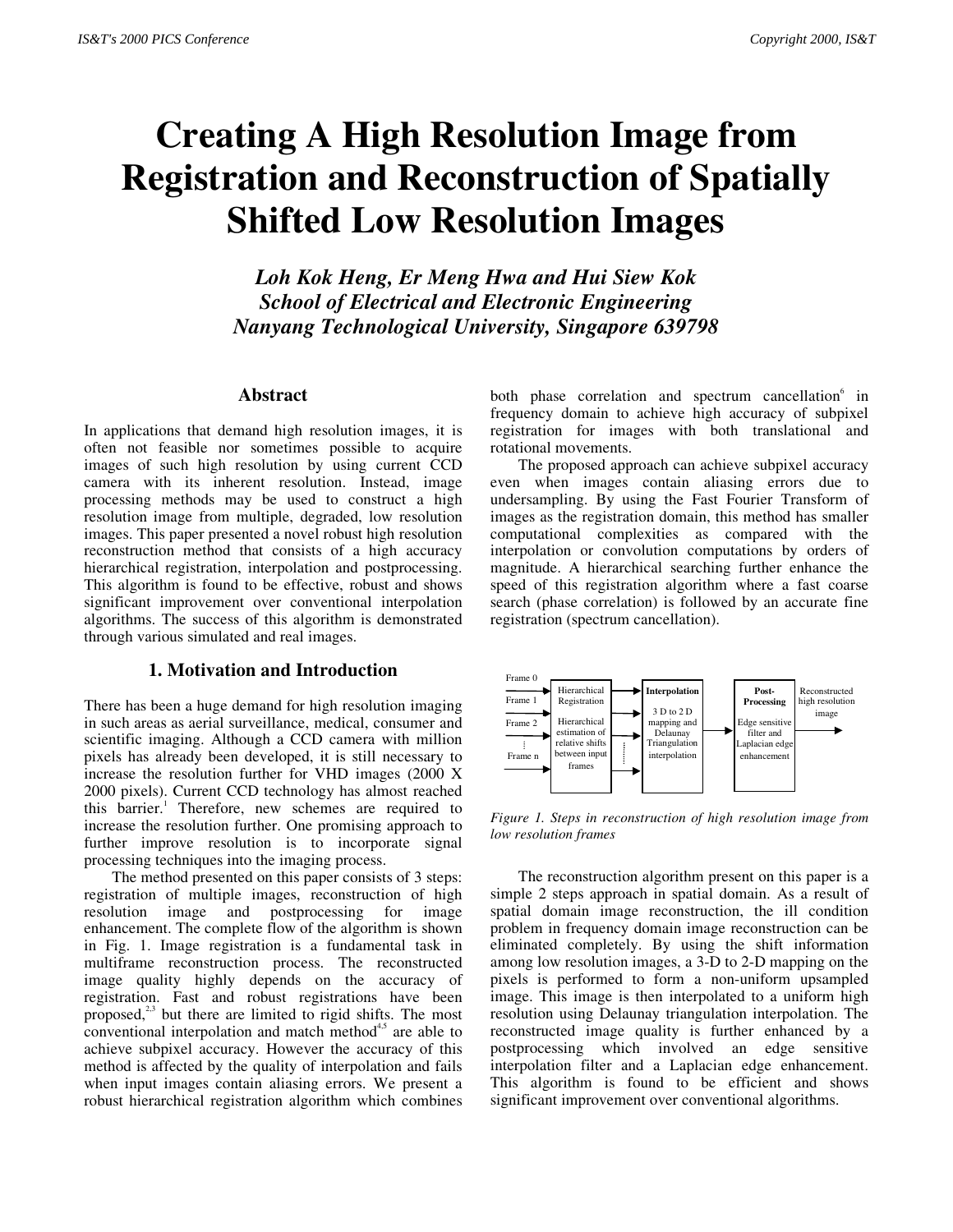In section 2 of this paper, the hierarchical registration method, which involved the phase correlation and spectrum cancellation will be discussed. The reconstruction of high resolution and image enhancement algorithm will be given in section 3. In section 4, some simulated and real image results are provided to demonstrate the robustness and effectiveness of this algorithm. Finally, concluding remarks are made in section 5.

### **2. Hierarchical Registration**

The hierarchical registration method consists of 2 level. The first level is a coarse phase correlation registration, where the rigid translation and subpixel rotation shifts are determined. This is followed by an accurate spectrum cancellation registration in the second level.

Let  $f_1(x, y)$  represent the reference image and  $f_2(x, y)$  is the spatially shifted frame.  $F_1(w_x, w_y)$  and  $F_2(w_x, w_y)$  are the Fourier transform of the above 2 frames respectively. If *f*<sub>2</sub>  $(x, y)$  is replica of  $f_1(x, y)$  translated by  $(x_0, y_0)$  and rotated by θ*o*, according to the Fourier Shift Theorem and the Fourier Rotation Theorem<sup>7</sup> their transform are related by

$$
F_2(w_x, w_y) = e^{-j2\pi(w_x x_o + w_y y_o)} F_1(w_x \cos \theta_o + w_y \sin \theta_o, - w_x \sin \theta_o + w_y \cos \theta_o)
$$
 (1)

By rotating  $f_1$  by  $θ$ , the transform will become  $F_1(w_x \cos\theta + w_y \sin\theta, -w_x \sin\theta + w_y \cos\theta)$ . Now let

$$
G(w_x, w_y; \theta) = \frac{F_2(w_x, w_y)}{F_1(w_x \cos \theta + w_y \sin \theta, -w_x \sin \theta + w_y \cos \theta)}
$$
(2)

with  $\theta$  taken as a variable, obviously for  $\theta = \theta_0$ 

$$
G(w_x, w_y; \theta_o) = e^{-j2\pi(w_x x_o + w_y y_o)}
$$
\n(3)

If  $\theta = \theta$  the problem is reduced to the tracking of a purely translational movement. The procedure is first determine the angle  $\theta = \theta_{\text{o}}$  for which  $G(w_{x}, w_{y}; \theta)$  reduces to the form Eq. 3, then the rigid translation shift  $x_0$  and  $y_0$  can be found by phase correlation.<sup>3</sup> The cross power spectrum of the 2 images is defined as

$$
\frac{F_1(w_x, w_y) F_2^*(w_x, w_y)}{\left| F_1(w_x, w_y) F_2^*(w_x, w_y) \right|} = e^{(w_x x_o + w_y y_o)}
$$
\n(4)

Therefore, by inverse transforming Eq. 4, an impulse centred on  $(x_0, y_0)$  is obtained, hence the rigid translation is immediately determined.

Using  $\theta$  and  $(x_o, y_o)$  found in 1<sup>st</sup> level, the images are aligned and the second level registration is performed to find the subpixel shifts. Assume that the aligned second image  $f_2(x, y)$  is subpixel shifted in the spatial domain by  $(\Delta, \Delta)$  with respect to the first frame  $f_1(x, y)$ . Then the relationship description of the two images in the discrete frequency domain is:

$$
F_1^c(w_x, w_y) = \exp(j\Delta_x w_x + j\Delta_y w_y) F_2^c(w_x, w_y)
$$
 (5)

The superscript 'c' denotes the continuous spectrum.

Next, consider the case when images are undersampled M times in the *x* direction and N times in y direction, respectively. From the aliasing relationship, we have

$$
F_i(w_x, w_y) = \frac{1}{MN} \sum_{m=0}^{M-1} \sum_{n=0}^{N-1} F_i^c\left(\frac{w_x + 2\pi m}{M}, \frac{w_y + 2\pi n}{N}\right)_{i=1,2\ (6)}
$$

With  $M = N = 2$ , the undersampled image frames have the following spectra:

$$
4F_i(w_x, w_y) = F_i^c\left(\frac{w_x}{2}, \frac{w_y}{2}\right) + F_i^c\left(\frac{w_x}{2} + \pi, \frac{w_y}{2}\right)
$$

$$
+ F_i^c\left(\frac{w_x}{2}, \frac{w_y}{2} + \pi\right) + F_i^c\left(\frac{w_x}{2} + \pi, \frac{w_y}{2} + \pi\right)
$$
 $i = 1, 2$ (7)

Therefore, if the second frame image has a shifted sampling reference  $(\Delta_{x}, \Delta_{y})$  and is undersampled with M =  $N = 2$ , the spectrum of the second frame is related to that of the first frame as follows. Using Eq. 5 and Eq. 7,

$$
4F_2\left(w_x, w_y\right) = F_2^c\left(\frac{w_x}{2}, \frac{w_y}{2}\right) + F_2^c\left(\frac{w_x}{2} + \pi, \frac{w_y}{2}\right)
$$
  
+  $F_2^c\left(\frac{w_x}{2}, \frac{w_y}{2} + \pi\right) + F_2^c\left(\frac{w_x}{2} + \pi, \frac{w_y}{2} + \pi\right)$   
=  $\exp\left(\frac{j\Delta_x w_x}{2}, \frac{j\Delta_y w_y}{2}\right) F_1^c\left(\frac{w_x}{2}, \frac{w_y}{2}\right)$   
+  $\exp\left(j\Delta_x\left(\frac{w_x}{2} + \pi\right) + j\Delta_y\frac{w_y}{2}\right) F_1^c\left(\frac{w_x}{2} + \pi, \frac{w_y}{2}\right)$   
+  $\exp\left(j\Delta_x\frac{w_x}{2} + j\Delta_y\left(\frac{w_y}{2} + \pi\right)\right) F_1^c\left(\frac{w_x}{2}, \frac{w_y}{2} + \pi\right)$   
+  $\exp\left(j\Delta_x\left(\frac{w_x}{2} + \pi\right) + j\Delta_y\left(\frac{w_y}{2} + \pi\right)\right) F_1^c\left(\frac{w_x}{2} + \pi, \frac{w_y}{2} + \pi\right)$   
=  $\frac{1}{2}F_2^c\left(\frac{w_x}{2} + \pi, \frac{w_y}{2} + \pi\right)$ 

Next, consider the case when the undersampled frame image is artificially shifted. Suppose the first image frame  $f(x, y)$ , undersampled as explained above, is shifted by ( $\delta$ ,/2,  $\delta$ ,/2). The scale factor is due to the down sampling with  $M = N = 2$ . Then the Fourier transform of the shifted image is,

$$
\hat{F}_1(w_x, w_y) = \exp\left(\frac{j\delta_x w_x}{2} + \frac{j\delta_y w_y}{2}\right) F_1(w_x, w_y)
$$
\n
$$
= \exp\left(\frac{j\delta_x w_x}{2} + \frac{j\delta_y w_y}{2}\right) \left(F_1^c \left(\frac{w_x}{2}, \frac{w_y}{2}\right) + F_1^c \left(\frac{w_x}{2} + \pi, \frac{w_y}{2}\right)_{(9)}
$$
\n
$$
+ F_1^c \left(\frac{w_x}{2}, \frac{w_y}{2} + \pi\right) + F_1^c \left(\frac{w_x}{2} + \pi, \frac{w_y}{2} + \pi\right)
$$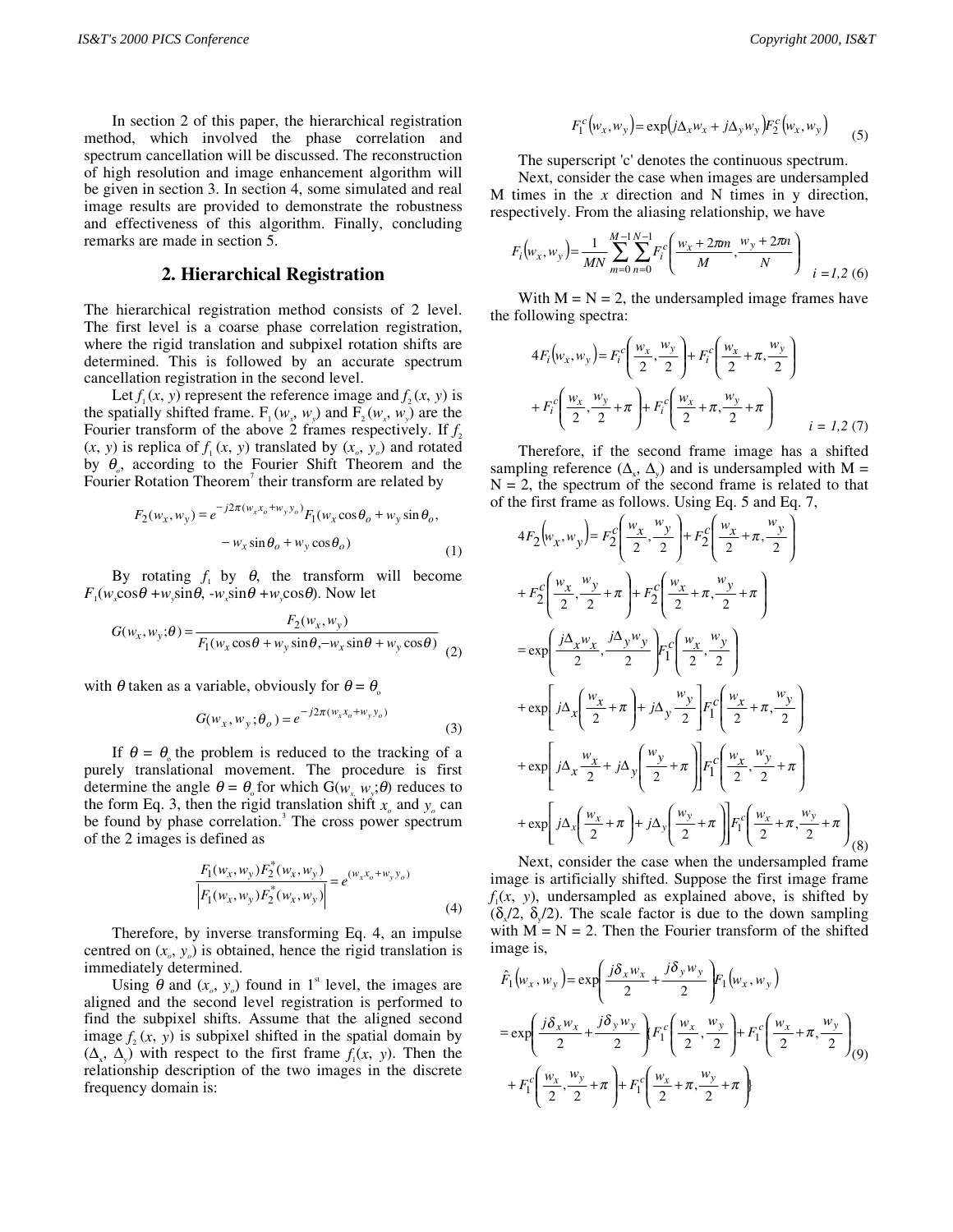Subtracting Eq. 9 with proper scaling from Eq. 8 and if the estimate of the shift is exact, i.e.,  $\delta_z = \Delta_x$  and  $\delta_y = \Delta_y$ , only the low frequency part of the difference spectrum, i.e., the principal spectrum located at the origin (0, 0) is completely eliminated. Hence, the registration is to find  $\delta$ . and  $\delta_{\gamma}$ , which minimize the error function in Eq. 10 around the low pass region of the images.

$$
E = \sum_{m} \sum_{n} \left\| F_2(m, n) - \hat{F}_1(m, n) \right\|^2
$$
\n(10)

where  $(m, n) \in$  Low Pass Region

#### **3. Reconstruction and Enhancement Process**

After the registration, frames are aligned in a 3D form as shown in Fig.2.



*Figure 2. Alignment of low resolution frames*

Pixels on these frames are then mapped into a single 2D image using the shift information obtained early. As a result a nonuniform upsampled image is formed. In order to arrive at a uniformly sampled image, we thus need to perform interpolation from these nonuniformly placed sampled. This problem has been discussed in the literature.<sup>8-10</sup> The nonuniform cubic spline interpolation based on Delaunay triangulation<sup>11</sup> is used in our algorithm. However, this interpolation has low pass effect, where it smoothed out the edges of the reconstructed high resolution image.

In order to overcome this problem and to enhance the high resolution image, a postprocessing which includes nonlinear edge sensitive interpolation filter<sup>12</sup> and Laplacian edge enhancement is applied to the image. The Laplacian edge enhancement is a process of subtracting Laplacian image (2 dimensional second differentiation of image) from the original image. This Laplacian enhancement is shown in Fig. 3.



*Figure 3. Laplacian enhancement*

## **4. Results**

In this section we provide examples for improving the resolution of computer simulated low resolution pictures and real images captured by CCD camera. In both cases the relative shifts between images are unknown.

To obtain the test images, an original image (148 X 148) is interpolated to a large image (592 X 592) by appending zeros in the DFT domain. This image is then downsampled 8 times to form 64 low resolution images. Fig. 4(a) shows one of the low resolution Lena image (74 X 74), which is enlarged to the same size of reconstructed image for comparison purpose. Using only 8 of these 64 images as the input images to our algorithm, a high resolution image (148 X 148) is constructed and is shown in Fig. 4(b). Fig. 4(c) shows the original Lena image.





*Figure 4(a): Simulated low resolution Lena image*

*Figure 4(b): Reconstructed high resolution Lena image*

*Figure 4(c): Original Lena image*

Figures 5 and 6 show 2 examples of this method applied to real images. There may be arbitrary displacements (both translation and rotation) between successively taken frames due to trembling of camera. Fig. 5(a), 5(b) and 6(a) are fractions of captured images, which are enlarged to the same size as the enhanced high resolution image for comparison purpose. Using 8 frames for each example as the input images, the reconstructed images are shown in Fig. 5(c) and 6(b) respectively. These reconstructed images show significant improvement on the resolution and sharpness of captured image and the text on figure 5(c) is now readable.